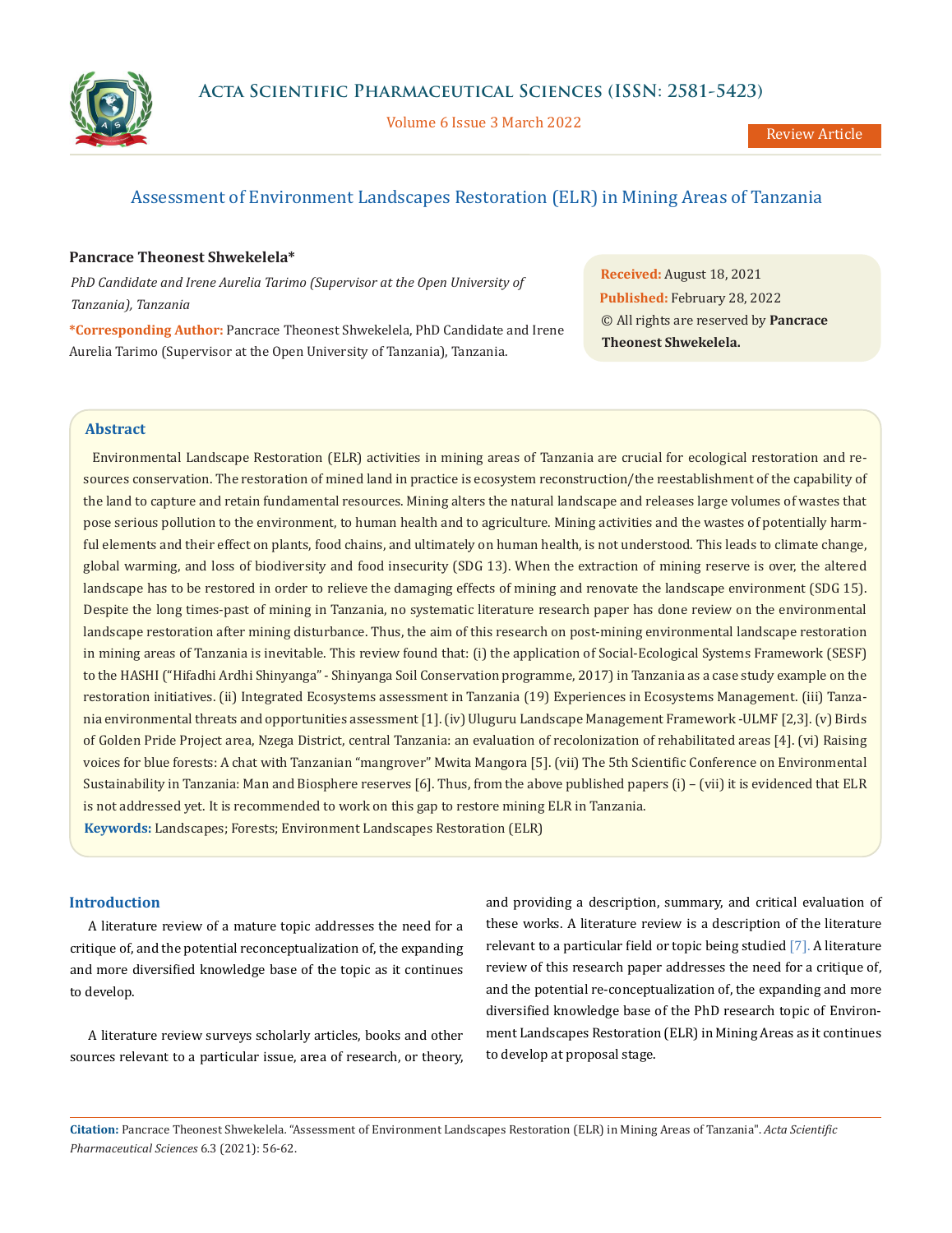Three possible conditions of landscapes can be identified: (1) a landscape that is functioning properly and well managed, (2) a landscape that is being degraded due to unsustainable management, and (3) a landscape that is severely degraded where the net worth of restoration outcomes may not be greater than the efforts and resources required to restore it. It is necessary to note that even these categories are very subjective. This literature review paper deals with the second category/status of a landscape restoration that is being degraded due to unsustainable exploitation.

The "United Nations (UN) Decade of Ecosystem Restoration 2021 - 2030"  $[8]$  sets out the context rationale and the purpose of this study which is Restoration could remove up to 26 gigatons of greenhouse gases from the atmosphere.

Land degradation through human activities is negatively affecting the well-being of at least 3.2 billion people, costing more than 10% of the annual global gross product in loss of biodiversity and ecosystem services. The significant impacts of ecosystem degradation impair biodiversity and land productivity especially in vulnerable areas in sub-Saharan Africa, South Eastern Asia and Latin America. Ecosystem restoration can generate tangible benefits, which can increase food and water security, contribute to climate change mitigation and adaptation, and contribute to addressing associated risks such as conflicts and migration. Investing in ecosystem restoration has proven to generate benefits ten (10) times the costs of the initial investment, whereas the cost of inaction is at least three (03) times the cost of active ecosystem restoration, UNEP Publications (2019) [9].

In East Africa, restoration is being used as a tool to promote both livelihood security and forest conservation. The following three examples of projects from the region make it clear that the lessons from East Africa are pertinent to the rest of the world.

#### **Tanzania**

Local communities have improved their livelihoods by working in partnership with the Government to revitalize a traditional practice of natural resource management (USAID, 2012) [1].

#### **Kenya**

Following a severe drought, communities have re-established an extensive area of tree cover that provides food security for humans and livestock for socio-economic development (Duguma *et.al.,* 2015) [10].

#### **Uganda**

A Dutch-funded tree planting project to compensate for emissions from European power stations has broadened its initial narrow carbon sequestration objective to include a range of social and environmental benefits for the local community [11].

Mining activities that excessively exploit natural resources at the expense of the environment not only lead to environmental and biodiversity degradation but also adversely affects the survival of species, sources of energy habitats and residents living around mining sites in the future, Fenneke Brascamp (2013) [12].

In Tanzania, Mining activities has helped the development of infrastructures, created employment opportunities, growth of towns and contributed to the establishment of various industries for socio-economic developments. However, mining is one of the human activities that cause a lot of environmental degradation during site clearing, excavation, and the completely mining processes. Mining activities have also lead to environmental damage and loss of ecological biodiversity (USAID, 2012) [1].

#### **Main body**

Tanzania has environment Laws 'The environmental management Act. Na. 20 of 2004 sections 151 - 161 dealing with Environmental Restoration Easements and Conservation Orders; Environmental Impact and Audit Regulations, 2005, Mining Act. No.14 of year 2010. Also there exists establishment of Environmental departments in all Districts, Towns, Municipals and Cities from the year 2011 to date dealing with environmental issues, (NEMC, 2006) [13]. But, the reasons as why mining Environment Landscapes Restoration (ELR) is not fully addressed to the mining areas after completion of mining projects are unknown.

This Literature review paper therefore, is going to address particularly the Sustainable Development Goal (SDG15), which states,

**Citation:** Pancrace Theonest Shwekelela*.* "Assessment of Environment Landscapes Restoration (ELR) in Mining Areas of Tanzania". *Acta Scientific Pharmaceutical Sciences* 6.3 (2021): 56-62.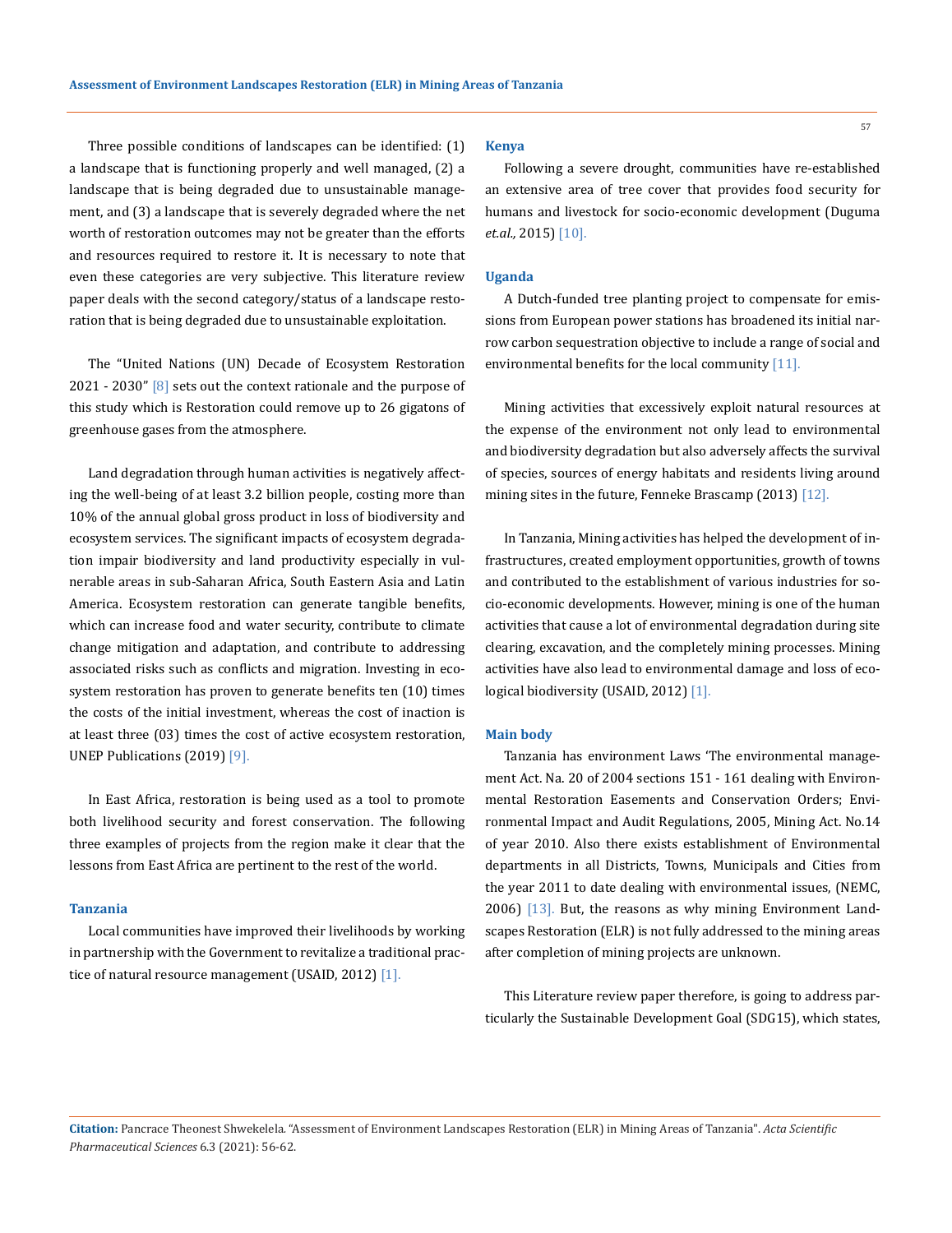"protect, restore and promote sustainable use of terrestrial ecosystems, sustainably manage forests, combat desertification halt and reverse land degradation and halt biodiversity loss". In addressing this goal can then share in addressing goals Goal 6 target by 2020, protect and restore water-related ecosystems, including mountains, forests, wetlands, rivers, aquifers and lakes. Also Goal 11 to strengthen efforts to protect and safeguard the world's cultural and natural heritage. Additionally, goal 12 to ensure sustainable consumption and production patterns by 2030, achieve the sustainable management and efficient use of natural resources; SDG 13 (Climate Action) and SDG 14 (Life and Water). The United Nations: Transforming our World: The 2030 agenda for Sustainable devel-opment [\(https://www.un.org/developmentgoals.html\)](https://www.un.org/developmentgoals.html) and then set a policy on ELR in mining areas.

Definitions and explanations of different restoration-related concepts [14,15].

#### **Concept definitions**

#### **Environment**

 Environment is the sum total of conditions that surrounds us at a given point of time and space. It is comprised of the interacting systems of physical, biological and cultural elements which are interlinked both individually and collectively. Environment is the sum total of conditions in which an organism has to survive or maintain its life process. It influences the growth and development of living forms.

#### **Landscape**

Is the visible feature of an area of [land,](https://en.m.wikipedia.org/wiki/Terrestrial_ecoregion) its [landforms](https://en.m.wikipedia.org/wiki/Landform), and how they integrate with natural or man-made features ([https://](https://en.m.wikipedia.org/wiki/) [en.m.wikipedia.org/wiki/](https://en.m.wikipedia.org/wiki/)). A landscape includes the physical elements of geophysical defined [landforms](https://en.m.wikipedia.org/wiki/Landform) such as (ice-capped) [mountains,](https://en.m.wikipedia.org/wiki/Mountains) [hills](https://en.m.wikipedia.org/wiki/Hills), [water bodies](https://en.m.wikipedia.org/wiki/Water_bodies) such as [rivers,](https://en.m.wikipedia.org/wiki/River) [lakes,](https://en.m.wikipedia.org/wiki/Lake) ponds and the [sea](https://en.m.wikipedia.org/wiki/Sea), living elements of [land cover](https://en.m.wikipedia.org/wiki/Land_cover) including indigenous [vegeta](https://en.m.wikipedia.org/wiki/Vegetation)[tion,](https://en.m.wikipedia.org/wiki/Vegetation) human elements including different forms of [land use,](https://en.m.wikipedia.org/wiki/Land_use) buildings, and [structures](https://en.m.wikipedia.org/wiki/Structure), and transitory elements such as [lighting](https://en.m.wikipedia.org/wiki/Lighting) and [weather](https://en.m.wikipedia.org/wiki/Weather) conditions. Combining both their physical origins and the [cultural](https://en.m.wikipedia.org/wiki/Culture) overlay of human presence, often created over millennia, landscapes reflect a living synthesis of people and place that is vital to local and [national identity.](https://en.m.wikipedia.org/wiki/National_identity)

#### **Restoration**

To restore is to bring back the original state or to a healthy and vigorous state; the process of rebuilding the ecosystem that existed prior to disturbance; or recreating the initial structures and dynamics.

## **Landscapes restoration**

Future Terrains defines landscape restoration as: *The improvement of degraded land on a large scale that rebuilds ecological integrity and enhances people's lives (*[https://futureterrains.org/](https://futureterrains.org/what-is-landscape-restoration/) [what-is-landscape-restoration/](https://futureterrains.org/what-is-landscape-restoration/)*).* As far as the big picture is concerned, landscape restoration is defined as a planned process that aims to regain ecological integrity and enhance human well-being in deforested or degraded landscapes. Improve degraded environments by: rebuilding ecological integrity by reducing or reversing the degradation pressure; reintroducing missing or declining biodiversity. It is also connecting disconnected landscape elements; involving a mosaic of ecological habitats, communities, land uses and interest groups; ensuring that communities and habitats are enhanced by the restoration programmed; and stimulating development of a self-sustaining system. This website Future Terrains exists to tackle the challenge of degraded lands by enhancing environmental and social performance and promoting landscape restoration through good governance and sustainability.

#### **Governance**

Including controlling the land, funding, developing project goals, overcoming institutional barriers, and addressing policy and legislation; and

## **Sustainability**

Including empowerment and capacity building, scaling in time and area, addressing alien species, and avoiding reinventing the wheel.

#### **Remediation**

To remedy is ''to rectify, to make good''. The process of correcting a specific problem, reversing or stopping the damage to the environment and organisms in the community.

### **Reclamation**

To reclaim is to bring back the land to a proper state, or to provide with a suitable substitute; the physical stabilization of the terrain to bring back the land to proper state; i.e., the site will be hospitable to the original inhabitants, or those similar to the original ones; the pre- and post-disturbance land uses are nearly the same. Similar to restoration but focuses on one aspect of the ecosystems services [\(https://en.m.wikipedia.org/wiki/](https://en.m.wikipedia.org/wiki/)).

**Citation:** Pancrace Theonest Shwekelela*.* "Assessment of Environment Landscapes Restoration (ELR) in Mining Areas of Tanzania". *Acta Scientific Pharmaceutical Sciences* 6.3 (2021): 56-62.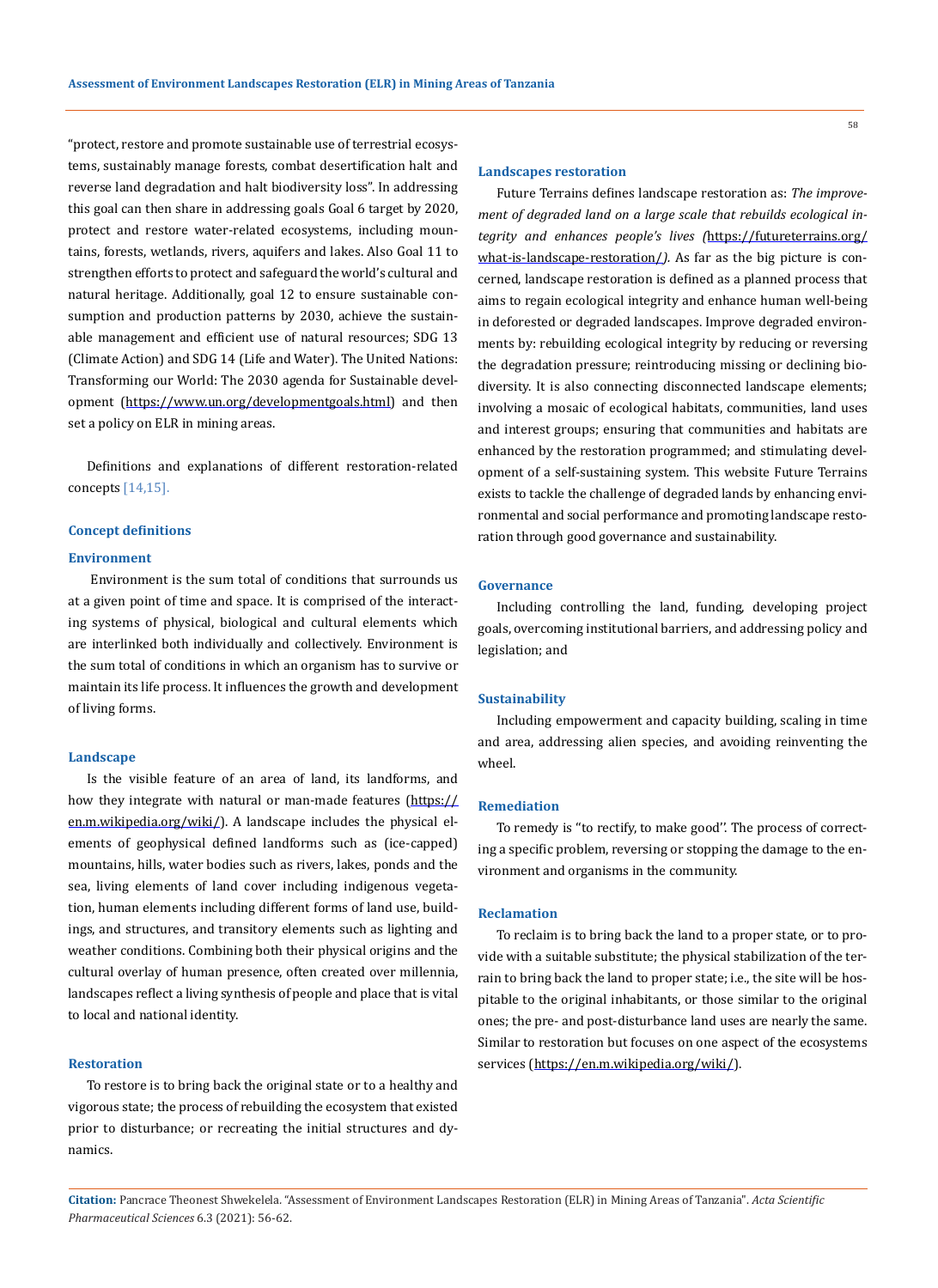#### **Rehabilitation**

To rehabilitate is an act of restoring close to a previous condition or status, not expected to bring the land back to perfection, not as healthy or in an original state as a restored land; the establishment of a stable and self-sustaining ecosystem. Rehabilitated land will prevent continued environmental deterioration and is consistent with the surrounding aesthetic values. More of managerial term, measuring costs and benefits of maintaining environmental quality and optimizing local land management capacity ([https://](https://en.m.wikipedia.org/wiki/) [en.m.wikipedia.org/wiki/](https://en.m.wikipedia.org/wiki/)).

#### **Study methodology and the applicable theory**

The study used a qualitative approach, and specifically a descriptive literature survey, in information collection and analysis. Gaia Theory on nature was used to guide the study.

The theory proposes that organisms interact with their inorganic surroundings on earth to form a synergistic self-regulating, complex system that helps to maintain and continue the conditions for life on the planet. The chemist James Lovelock formulated this theory and it was co-developed by microbiologist Lynn Margulis in the 1970s. Gaia theory suggests that organisms are co-evolving with their environmental surroundings, that is, they influence their abiotic environment and that the environment in turn influence the biota by Darwinian process. In some versions of the Gaia theory, all life forms are considered as part of "one single living planetary" being called Gaia. In view of this theory, the earth is the only planet currently known to harbor life; it is inevitable to ensure that people are made aware of some environmental risks/effects from mining activities. These may lead to loss of life from the mother earth environment and hence, enable them make informed decisions as to how they ought to take care of their environment to sustain good health. Thus, Environmental Education (EE) and Landscapes Restoration programmes can help to achieve these.

## **Adverse effects of mining activities on the environment and human health**

The adverse effects on physical, ecological, biological, social, economical and infrastructure environments of mining activities increases with increasing mined area  $[16-18]$ . The most notable impact of mining is the change in land form caused by clearing of vegetation, removal of topsoil and disposal of large amounts of mine wastes which can affect the health of people in the surrounding community. Mine wastes usually include waste rock, overburden, slag, and tailings on land surfaces, while mine wastelands are

comprised of stripped areas, open-pits, loose soil piles, waste rock and overburden surfaces, sub-sided lands, tailings dams and other lands degraded by mining facilities [19-22].

#### **Physical environmental effects**

Physical effects are significant land disturbance, erosion, subsidence and instability, alteration of water courses, effects on quality, quantity or availability of surface water or underground, salination of water or land, acid drainage and heavy metal contamination, among others.

Abel and Chris (2021) [23] assessed the State-led efforts to reduce environmental impacts of Artisanal and Small Scale Mining in Tanzania: Implications to fulfillment of the SDGs. The study found out that the impacts included deforestation, mercury and [cyanide](https://www.sciencedirect.com/topics/earth-and-planetary-sciences/cn-emission)  [emissions,](https://www.sciencedirect.com/topics/earth-and-planetary-sciences/cn-emission) water pollution, soil contamination, and lack of reclamation. It is recommended to implement the set out Policies and Laws applicable to the Environmental degradation so as to restore the health environment for sustainable development.

#### **Ecological and biological environmental effects**

Ecological and Biological environmental effects include vegetation massive clearing, loss of habitats, displacement/extinction of fauna and flora, impact on ecological processes, loss of biodiversity by effect on rare or endangered flora and fauna, potential spreading of plants/animals diseases and noxious weeds, effects of toxic or hazardous materials to mention a few. The research conducted by Chacha (2017) [24] assessed the impact of Small Scale Mining on Land Resources in Tarime District, Tanzania. It was found that artisanal and small scale mining activities contributed to land surface and soil destruction, erosion, land pollution, water pollution, outbreak of diseases, occupational diseases (silicosis, mercury poisoning), respiratory problems, deforestation, death and injuries. Land for cultivation has greatly diminished; and now there is great competition for agricultural land and for grazing of livestock. It was recommended to introduce training and education to the Artisanal and Small Scale Miners as well as the surrounding communities.

### **Social environmental effects**

Large influx of population to mining areas has potential effects on health and welfare, safety, quality of life of individuals and communities through effects of traffics, odours, noises and dust. Dislocation/relocation of people -migration, changes of the level or nature of community resources like cultural characters, distribution of jobs and income, community identity and conflicts.

**Citation:** Pancrace Theonest Shwekelela*.* "Assessment of Environment Landscapes Restoration (ELR) in Mining Areas of Tanzania". *Acta Scientific Pharmaceutical Sciences* 6.3 (2021): 56-62.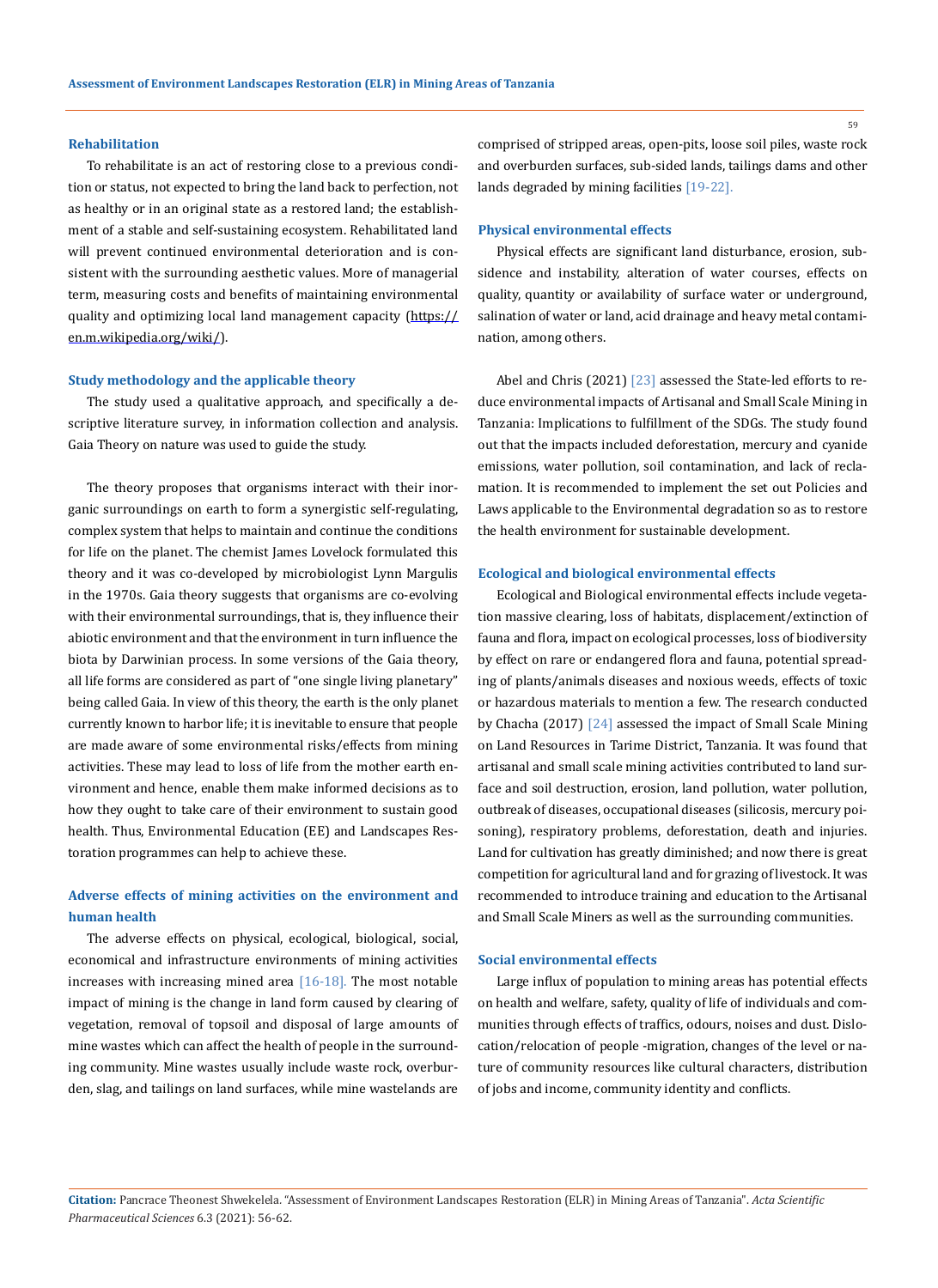The study conducted by Kitula (2006) [25] assessed the [socio](https://www.sciencedirect.com/topics/earth-and-planetary-sciences/socioeconomic-impact)[economic and environmental impacts](https://www.sciencedirect.com/topics/earth-and-planetary-sciences/socioeconomic-impact) of mining in Geita District, Tanzania. Recommend that the marked environmental and interrelated socio-economic improvements can be achieved within regional artisanal [gold mines](https://www.sciencedirect.com/topics/engineering/gold-mines) if the government provides technical support to local operators, with improved regulations, and illegal mining activities reduced.

#### **Economic and infrastructure environmental effects**

Large load on services and infrastructures such as roads, power supply, water supply, housing, hospitals, education and other social services as well as contamination of air, land and water sources. Mining does result in the loss of access to land and forest based resources communities depend on heavily, such as timber and nontimber forest products (NTFPs) for subsistence and incomes  $[26]$ . Loss of access to land and environmental resources can also result from dislocation. Poor compensation of dislocation victims regarding lost land [27].

## **Tanzania legal framework on the environment and mining activities**

- • Tanzania Mining Policy, 1997**;**
- The National Environmental Policy, 1997;
- Tanzania Land Policy, 2016 R.E. 1995;
- The environmental management Act. Na. 20 of 2004;
- Environmental Impact and Audit Regulations, 2005;
- Mining Act. No.14 of year 2010.
- Public Health Act No. 1 of 12 March 2009
- The land Act No. 1999
- Tanzania Explosives Act 1963
- The Town and Country Planning Act year cap 3550
- Tanzania Forest Act, 2002 Tanzania Forest Services Agency (TFS)
- The water supply and sanitation act, 2009
- The Tanzania food, drugs and cosmetics act, 2003.

The Policies and Acts address the major environmental problems facing Tanzania which are land degradation, lack of accessible, good quality water for urban and rural inhabitants, environmental pollution, loss of wildlife habitats and biological diversity, deterioration of aquatic systems and deforestation.

## **Mining areas landscapes restoration programmed**

One has to tell the state of the mining site before, during and after mine closes which are important the restoration planning of the site and the preserving of mining environmental database needed for research, monitoring and evaluation, and the mining site management in Africa [2]. Three alternatives for landscapes restoration: to leave the landscapes alone-set aside areas as refuges; to restore it to a condition resembling its original state, or to transform them into 'artworks' but wonder whether such artistic restoration can really redeem the landscapes [14].

The success of the restoration in accruing economic, aesthetic, physical, biological, and biodiversity, terms depend upon the goals, resources, skills and capabilities of the project teams in charge of restoration, upon the specific local challenges of the areas, the properties of the mine spoils/wastes left near the ground surface, and management afforded to the sites.

The in depth analysis of mining data content in Tanzania include the study conducted by Lema (2016) [28] assessed the contribution of small scale mining towards environmental degradation. Field observation, insitu measurements and laboratory analysis were conducted to determine environmental consequences caused by poor adherence to standard mining practices by artisanal and small scale miners in Ashiraq Mines in Tanzania. Field observation revealed significant land and soil disturbance in the study area such as the existence of abandoned old workings. The research carried out by Japhet Ringo and Mayengo (2016) [29-32] about the effects of limestone mining on deforestation and land degradation in Usongwe Division, Mbeya Region, Tanzania revealed that 38.3 ha of forests were cleared out of the 1000 ha leased to Mbeya Cement Company Limited. Similarly, soil erosion, loss of vegetation, and air pollution were the main effects exacerbated by limestone mining. Measures to the restore ecological function in the areas surrounding limestone mining sites included steep slope levelling, afforestation, and flood control. To mitigate deforestation and land degradation; rehabilitation, reclamation, and restoration measures to the best land use for future generation were suggested to be in place.

#### **Conclusions and Recommendations**

First, all stakeholders should be involved in mining Environment Landscape Restoration (ELR). The artisanal small scale miners, Medium and large scale miners, Firms and Companies should be fully involved from the planning stage up to evaluation stage of ELR programme and finally doing ELR. Early planning can identify most environmental issues which looks at effects on physical, biological and social environments through the life of the projects on the environment.

**Citation:** Pancrace Theonest Shwekelela*.* "Assessment of Environment Landscapes Restoration (ELR) in Mining Areas of Tanzania". *Acta Scientific Pharmaceutical Sciences* 6.3 (2021): 56-62.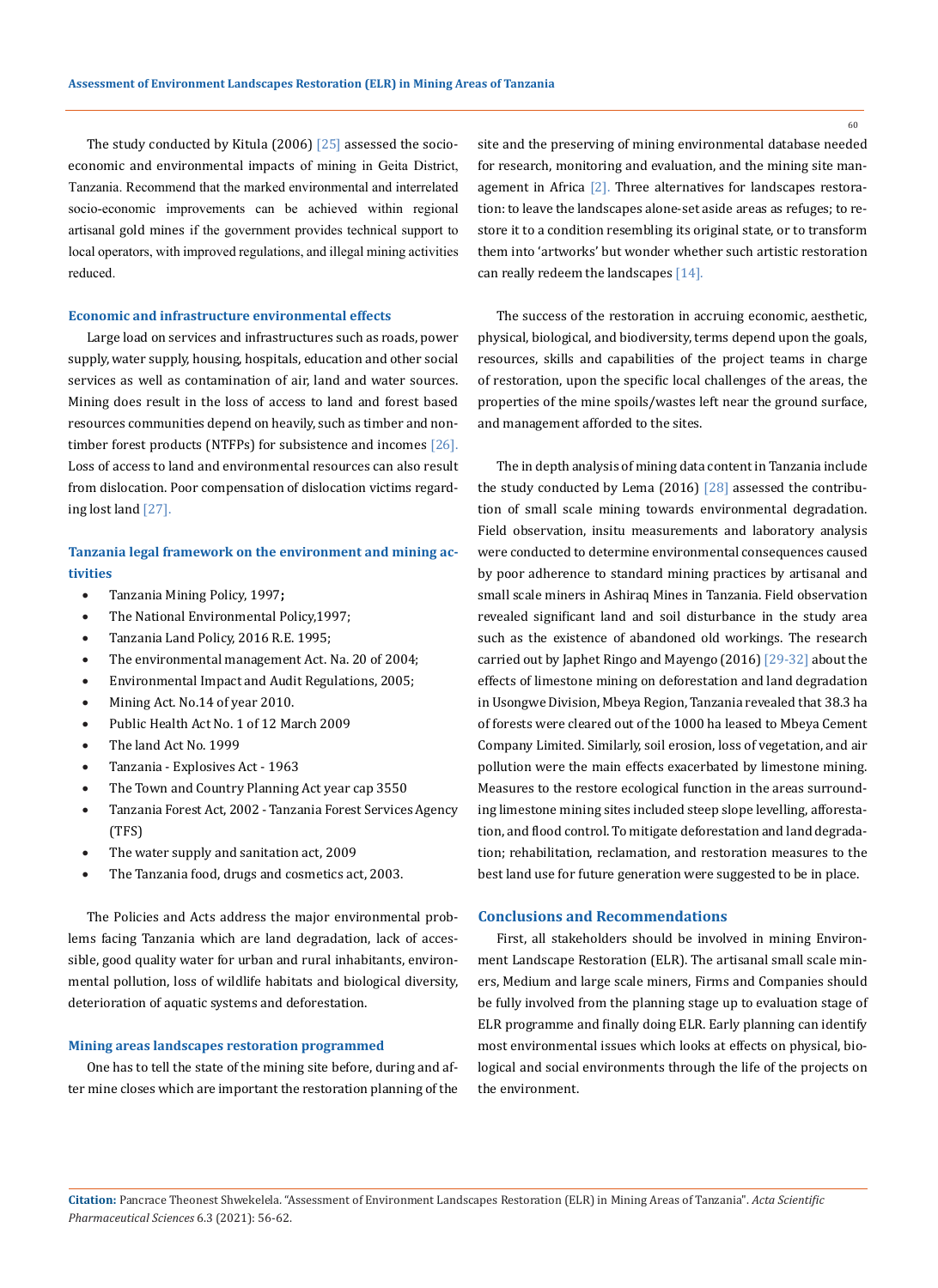Second, Environmental Education (EE) programmes should include information about negative effects of mining activities on the environmental health and the benefits of ELR in Ecosystems.

Third, there is urgent need to have EE as a standalone subject in schools so that it is taught from the foundation stage up to tertiary level.

Fourth, it is recommended that Schools can start the School Environmental Education Development Strategy (SEEDS). SEEDS meant to inculcate a sense of responsibility in the young ones who are the future generations to learn to look after the fragile Mother Environment for Sustainable Development to meet the SDGs by year 2030.

Firth, Tanzania has the Environmental Management Act. (EMA) No. 20 of 2004 with sections 151-161 dealing with Environmental Restoration Easements and Conservation Orders and Environmental departments in all Districts, Towns, Municipals and Cities from the year 2011 to date dealing with environmental issues but still ELR is not fully implemented. Why, there is a need of conducting further research on mining Environment Landscapes Restoration (ELR) for the Environmental Restoration Easements and Conservation Orders to be implemented.

## **Bibliography**

- 1. [USAID -Tanzania. "Tanzania environmental threats and op](http://www.brucebyersconsulting.com/wp-content/uploads/2013/01/Tanzania-Environmental-Threats-and-Opportunities-Assessment-2012.pdf)[portunities assessment". Bruce Byers \(Team Leader\), Zakiya](http://www.brucebyersconsulting.com/wp-content/uploads/2013/01/Tanzania-Environmental-Threats-and-Opportunities-Assessment-2012.pdf)  [Aloyce, Pantaleo Munishi, and Charles Rhoades. Kilombero,](http://www.brucebyersconsulting.com/wp-content/uploads/2013/01/Tanzania-Environmental-Threats-and-Opportunities-Assessment-2012.pdf)  [Morogoro \(2012\): 145.](http://www.brucebyersconsulting.com/wp-content/uploads/2013/01/Tanzania-Environmental-Threats-and-Opportunities-Assessment-2012.pdf)
- 2. [Emmanuel Timothy Malisa. "Interplay of formal and informal](https://www.semanticscholar.org/paper/Interplay-of-formal-and-informal-grassroots-for-in-Malisa/c95f7c7d1c134dd38ac761b35a45d2fad8ebb384)  [grassroots institutions for land management in the Uluguru](https://www.semanticscholar.org/paper/Interplay-of-formal-and-informal-grassroots-for-in-Malisa/c95f7c7d1c134dd38ac761b35a45d2fad8ebb384)  [Mountains, Morogoro, Tanzania \(2016\).](https://www.semanticscholar.org/paper/Interplay-of-formal-and-informal-grassroots-for-in-Malisa/c95f7c7d1c134dd38ac761b35a45d2fad8ebb384)
- 3. Chamshama SAO., *et al*. "Uluguru Landscape Management Framework (ULMF)". Sokoine University of Agriculture Morogoro, Tanzania (2008).
- 4. Chacha Werema., *et al*[. Birds of Golden Pride Project area, Nze](https://www.researchgate.net/publication/320858522_Birds_of_golden_pride_project_area_nzega_district_central_Tanzania_An_evaluation_of_recolonization_of_rehabilitated_areas)[ga District, central Tanzania: an evaluation of recolonization of](https://www.researchgate.net/publication/320858522_Birds_of_golden_pride_project_area_nzega_district_central_Tanzania_An_evaluation_of_recolonization_of_rehabilitated_areas)  [rehabilitated areas \(2016\).](https://www.researchgate.net/publication/320858522_Birds_of_golden_pride_project_area_nzega_district_central_Tanzania_An_evaluation_of_recolonization_of_rehabilitated_areas)
- 5. [Mwita Mangora. Raising voices for blue forests: A chat with](https://news.globallandscapesforum.org/29275/raising-voices-for-blue-forests-a-chat-with-tanzanian-mangrover-mwita-mangora/)  [Tanzanian "mangrover" \(2018\).](https://news.globallandscapesforum.org/29275/raising-voices-for-blue-forests-a-chat-with-tanzanian-mangrover-mwita-mangora/)
- 6. [NEMC. The 5th Scientific Conference on Environmental Sus](https://twitter.com/nemctanzania/status/1159074316329324544?lang=en)[tainability in Tanzania: Man and Biosphere reserves \(2019\).](https://twitter.com/nemctanzania/status/1159074316329324544?lang=en)
- 7. Sally. A Synthesis Matrix as a Tool for Analyzing and Synthesizing Prior Research (2013).
- 8. ["United Nations \(UN\) Decade of Ecosystem Restoration 2021](https://www.decadeonrestoration.org/)  [- 2030". \(2021\).](https://www.decadeonrestoration.org/)
- 9. UNEP Publications. The degradation of the planet threatens food security, water supplies and the biodiversity upon which human development depends (2019).
- 10. Duguma LA., *et al*[. "Landscape restoration from a social-eco](https://www.researchgate.net/publication/269405936_Landscape_restoration_from_a_social-_ecological_system_perspective)[logical system perspective?" In Minang, P. A., van Noordwijk,](https://www.researchgate.net/publication/269405936_Landscape_restoration_from_a_social-_ecological_system_perspective)  [M., Freeman, O. E., Mbow, C., de Leeuw, J., and Catacutan, D.](https://www.researchgate.net/publication/269405936_Landscape_restoration_from_a_social-_ecological_system_perspective)  [\(Editions.\) Climate-Smart Landscapes: Multifunctionality in](https://www.researchgate.net/publication/269405936_Landscape_restoration_from_a_social-_ecological_system_perspective)  [Practice Nairobi, Kenya: World Agroforestry Centre \(ICRAF\)](https://www.researchgate.net/publication/269405936_Landscape_restoration_from_a_social-_ecological_system_perspective)  [\(2015\): 63-73.](https://www.researchgate.net/publication/269405936_Landscape_restoration_from_a_social-_ecological_system_perspective)
- 11. Barrow Edmund., *et al*[. "Forest Landscape Restoration: Build](https://www.iucn.org/content/forest-landscape-restoration-building-assets-people-and-nature-experience-east-africa)[ing Assets for People and Nature - Experience from East Af](https://www.iucn.org/content/forest-landscape-restoration-building-assets-people-and-nature-experience-east-africa)[rica". IUCN, Gland, Switzerland and Cambridge, UK. \(2002\).](https://www.iucn.org/content/forest-landscape-restoration-building-assets-people-and-nature-experience-east-africa)
- 12. Fenneke Brascamp. "Landscape restoration through innovative landscape governance. A case study of coal mining in East Kalimantan, Indonesia. MSc. Forest and Nature Conservation, specialization policy". Forest and Nature Conservation Policy Group (FNP). Wageningen University (2013).
- 13. National Environment Management Council (NEMC), Restoration of dry land ecosystems: The case of Shinyanga Region, Tanzania (2006).
- 14. [Kuter N. Reclamation of Degraded Landscapes due to Open](https://www.intechopen.com/chapters/45415)[cast Mining \(2013\).](https://www.intechopen.com/chapters/45415)
- 15. Bozzano M., *et al*[. "Genetic considerations in ecosystem res](https://www.sciencedirect.com/science/article/pii/S0378112714004356)[toration using native tree species". Rome: FAO and Bioversity](https://www.sciencedirect.com/science/article/pii/S0378112714004356)  [International \(2014\).](https://www.sciencedirect.com/science/article/pii/S0378112714004356)
- 16. [Limpitlaw D and Woldai T. "Impact of Mining on the Environ](https://www.researchgate.net/publication/233792268_Impact_of_Mining_on_the_Environment_in_the_South_African_Development_Community_SADC_Southern_Africa_Issues_and_Approaches_in_Mapping_with_test_case_from_Kitwe_mine_Zambia)[ment in the South African Development Community \(SADC\),](https://www.researchgate.net/publication/233792268_Impact_of_Mining_on_the_Environment_in_the_South_African_Development_Community_SADC_Southern_Africa_Issues_and_Approaches_in_Mapping_with_test_case_from_Kitwe_mine_Zambia)  [Southern Africa \(Issues and Approaches in Mapping with test](https://www.researchgate.net/publication/233792268_Impact_of_Mining_on_the_Environment_in_the_South_African_Development_Community_SADC_Southern_Africa_Issues_and_Approaches_in_Mapping_with_test_case_from_Kitwe_mine_Zambia)  [case from Kitwe mine, Zambia\) Conference Paper - University](https://www.researchgate.net/publication/233792268_Impact_of_Mining_on_the_Environment_in_the_South_African_Development_Community_SADC_Southern_Africa_Issues_and_Approaches_in_Mapping_with_test_case_from_Kitwe_mine_Zambia)  [of the Witwatersrand \(2000\).](https://www.researchgate.net/publication/233792268_Impact_of_Mining_on_the_Environment_in_the_South_African_Development_Community_SADC_Southern_Africa_Issues_and_Approaches_in_Mapping_with_test_case_from_Kitwe_mine_Zambia)
- 17. [Cooke JA and Johnson MS. "Ecological restoration of land with](https://www.researchgate.net/publication/242397256_Ecological_restoration_of_land_with_particular_reference_to_the_mining_of_metals_and_industrial_minerals_A_review_of_theory_and_practice)  [particular reference to the mining of metals and industrial](https://www.researchgate.net/publication/242397256_Ecological_restoration_of_land_with_particular_reference_to_the_mining_of_metals_and_industrial_minerals_A_review_of_theory_and_practice)  [minerals: A review of theory and practice © 2002 NRC Cana](https://www.researchgate.net/publication/242397256_Ecological_restoration_of_land_with_particular_reference_to_the_mining_of_metals_and_industrial_minerals_A_review_of_theory_and_practice)[da, Environ". Rev 10 \(2002\): 41-71.](https://www.researchgate.net/publication/242397256_Ecological_restoration_of_land_with_particular_reference_to_the_mining_of_metals_and_industrial_minerals_A_review_of_theory_and_practice)

**Citation:** Pancrace Theonest Shwekelela*.* "Assessment of Environment Landscapes Restoration (ELR) in Mining Areas of Tanzania". *Acta Scientific Pharmaceutical Sciences* 6.3 (2021): 56-62.